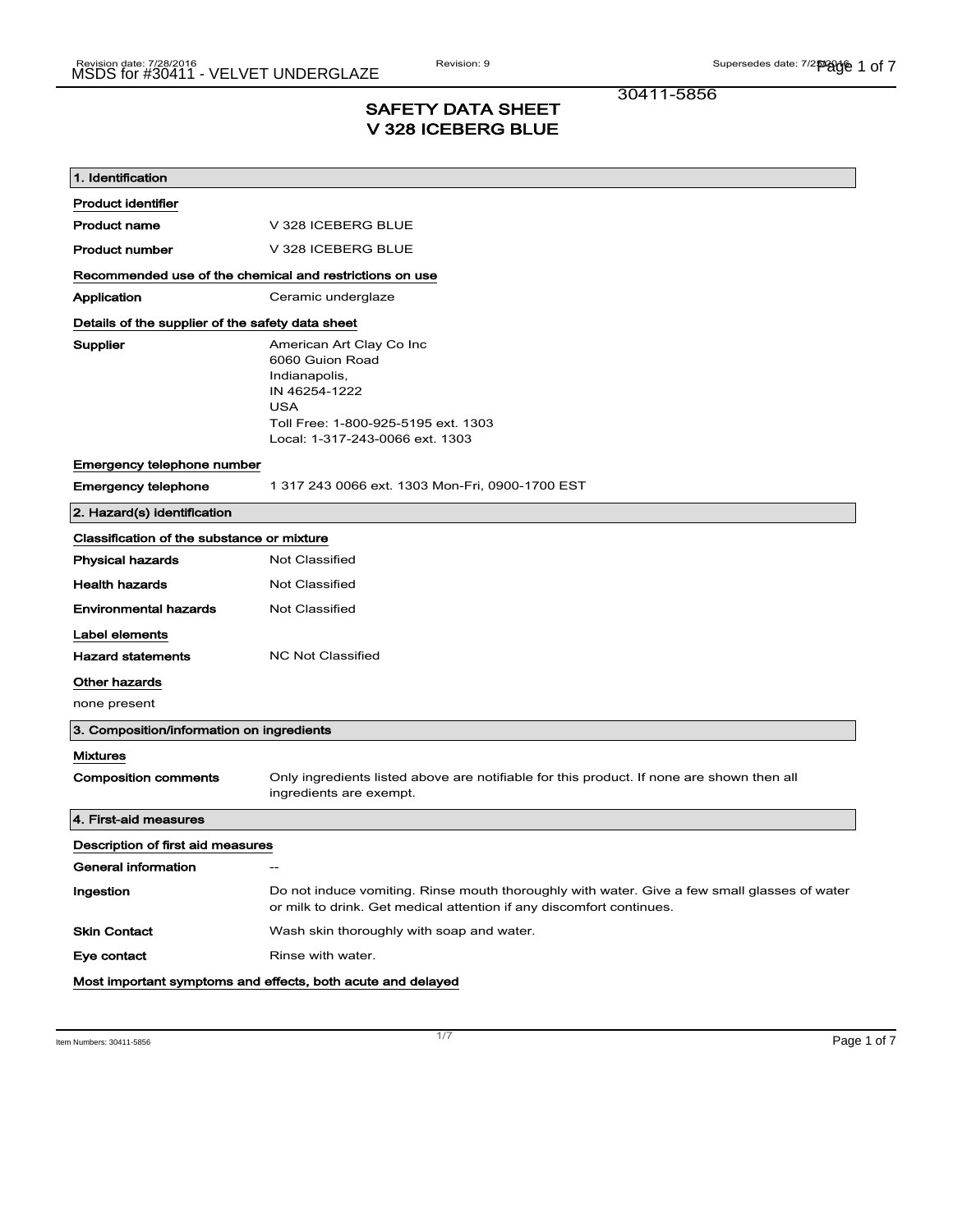| Inhalation                                                   | Read Section 2 for any specific precautions associated with this product. In general, breathing<br>any type of dust / mist can and may aggravate irritation of the throat and lungs.                                                                                                                        |  |
|--------------------------------------------------------------|-------------------------------------------------------------------------------------------------------------------------------------------------------------------------------------------------------------------------------------------------------------------------------------------------------------|--|
| Ingestion                                                    | Read Section 2 for any specific precautions associated with the use of this product. Products<br>with specific warnings about ingestion will give guidance there.                                                                                                                                           |  |
| <b>Skin contact</b>                                          | Read Section 2 for any specific precautions associated with the use of this product. In general<br>most ceramic glazes, clays and special products will tend to have a drying effect on the skin<br>and may cause some sensitivity to users with sensitive skin.                                            |  |
| Eye contact                                                  | Read Section 2 for any specific precautions associated with the use of this product. In general<br>most ceramic and special products contain materials that maybe abrasive to eyes. Keeping<br>materials from contacting the eyes is prudent. If contact does occur, flush with clean water, do<br>not rub. |  |
|                                                              | Indication of immediate medical attention and special treatment needed                                                                                                                                                                                                                                      |  |
| Notes for the doctor                                         | Treat symptomatically.                                                                                                                                                                                                                                                                                      |  |
| 5. Fire-fighting measures                                    |                                                                                                                                                                                                                                                                                                             |  |
| Extinguishing media                                          |                                                                                                                                                                                                                                                                                                             |  |
| Suitable extinguishing media                                 | Use fire-extinguishing media suitable for the surrounding fire.                                                                                                                                                                                                                                             |  |
| Special hazards arising from the substance or mixture        |                                                                                                                                                                                                                                                                                                             |  |
| <b>Specific hazards</b>                                      | The product is not believed to present a hazard due to its physical nature.                                                                                                                                                                                                                                 |  |
| Advice for firefighters                                      |                                                                                                                                                                                                                                                                                                             |  |
| Special protective equipment<br>for firefighters             | Use protective equipment appropriate for surrounding materials.                                                                                                                                                                                                                                             |  |
| 6. Accidental release measures                               |                                                                                                                                                                                                                                                                                                             |  |
|                                                              |                                                                                                                                                                                                                                                                                                             |  |
|                                                              | Personal precautions, protective equipment and emergency procedures                                                                                                                                                                                                                                         |  |
| <b>Personal precautions</b>                                  | For personal protection, see Section 8.                                                                                                                                                                                                                                                                     |  |
| <b>Environmental precautions</b>                             |                                                                                                                                                                                                                                                                                                             |  |
| <b>Environmental precautions</b>                             | Please read Section 2 completely. If any environmental warnings such as; H411 or H412 are<br>listed in Section 2, please use appropriate procedures when disposing of product and<br>container. Do not put materials into waterways or sewers.                                                              |  |
| Methods and material for containment and cleaning up         |                                                                                                                                                                                                                                                                                                             |  |
| Methods for cleaning up                                      | Collect spillage for reclamation or absorb in vermiculite, dry sand or similar material                                                                                                                                                                                                                     |  |
| Reference to other sections                                  | For waste disposal, see Section 13. For personal protection, see Section 8.                                                                                                                                                                                                                                 |  |
| 7. Handling and storage                                      |                                                                                                                                                                                                                                                                                                             |  |
| Precautions for safe handling                                |                                                                                                                                                                                                                                                                                                             |  |
| <b>Usage precautions</b>                                     | Read label before use. Do not eat, drink or smoke when using this product. Good personal<br>hygiene procedures should be implemented. Wash hands and any other contaminated areas<br>of the body with soap and water before leaving the work site.                                                          |  |
| Conditions for safe storage, including any incompatibilities |                                                                                                                                                                                                                                                                                                             |  |
| Storage precautions                                          | Store in tightly-closed, original container in a dry and cool place.                                                                                                                                                                                                                                        |  |
| Specific end uses(s)                                         |                                                                                                                                                                                                                                                                                                             |  |

Item Numbers: 30411-5856 Page 2 of 7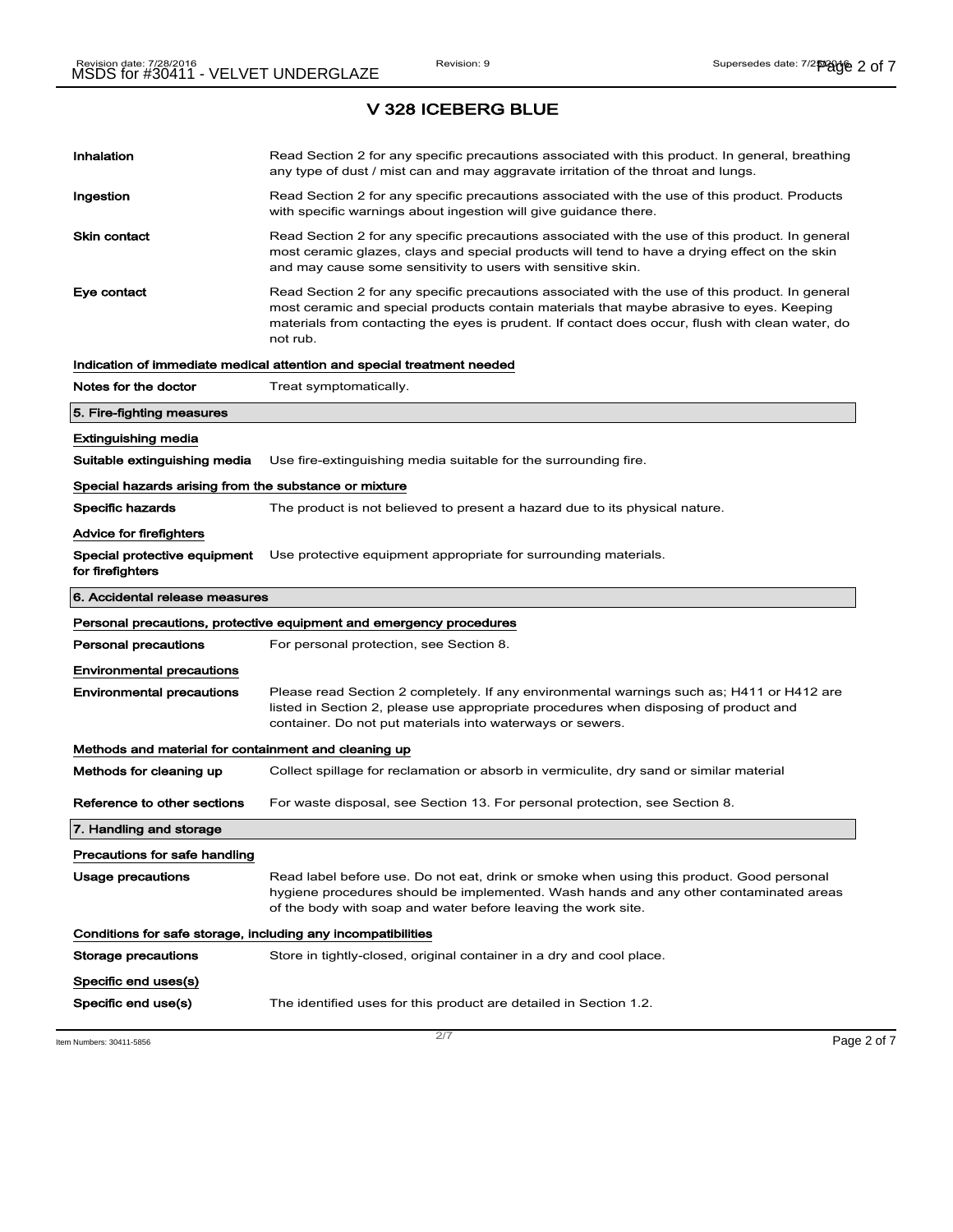| 8. Exposure Controls/personal protection |                                                                                                                                                                                                                      |
|------------------------------------------|----------------------------------------------------------------------------------------------------------------------------------------------------------------------------------------------------------------------|
| <b>Control parameters</b>                |                                                                                                                                                                                                                      |
| Ingredient comments                      | Only ingredients listed n Section 3 are notifiable for this product. If none are shown then all<br>ingredients are exempt.                                                                                           |
| <b>Exposure controls</b>                 |                                                                                                                                                                                                                      |
| Appropriate engineering<br>controls      | No specific ventilations requirements unless the "FAN" pictogram is shown above or specified<br>in Section 2.                                                                                                        |
| Eye/face protection                      | No specific eye protection required unless the "EYE PROTECTION" pictogram is shown<br>above or specified in Section 2.                                                                                               |
| <b>Hand protection</b>                   | No specific hand protection required unless the "HAND PROTECTION" pictogram is shown<br>above or specified in Section 2.                                                                                             |
| Hygiene measures                         | Using good personal hygiene practices is always appropriate. Keeping a clean work space,<br>cleaning up properly when done, and not eating, drinking or smoking when using this product.                             |
| <b>Respiratory protection</b>            | No specific respiratory protection required unless the "RESPIRATOR" pictogram is shown<br>above or specified in Section 2. Using the appropriate certified protection for the operation is<br>important if required. |

9. Physical and Chemical Properties

### Information on basic physical and chemical properties

| Appearance                                      | Colored liquid.           |
|-------------------------------------------------|---------------------------|
| Color                                           | Various colors.           |
| Odor                                            | Almost odorless.          |
| <b>Odor threshold</b>                           | No information available. |
| рH                                              | $6 - 8$                   |
| <b>Melting point</b>                            | No information available. |
| Initial boiling point and range                 | No information available. |
| <b>Flash point</b>                              | No information available. |
| <b>Evaporation rate</b>                         | No information available. |
| Flammability (solid, gas)                       | No information available. |
| Upper/lower flammability or<br>explosive limits | No information available. |
| Vapor pressure                                  | No information available. |
| <b>Relative density</b>                         | Greater than 1.0          |
| Solubility(ies)                                 | Not applicable.           |
| <b>Partition coefficient</b>                    | No information available. |
| Auto-ignition temperature                       | Not applicable.           |
| <b>Decomposition Temperature</b>                | No information available. |
| <b>Viscosity</b>                                | No information available. |
| <b>Explosive properties</b>                     | none                      |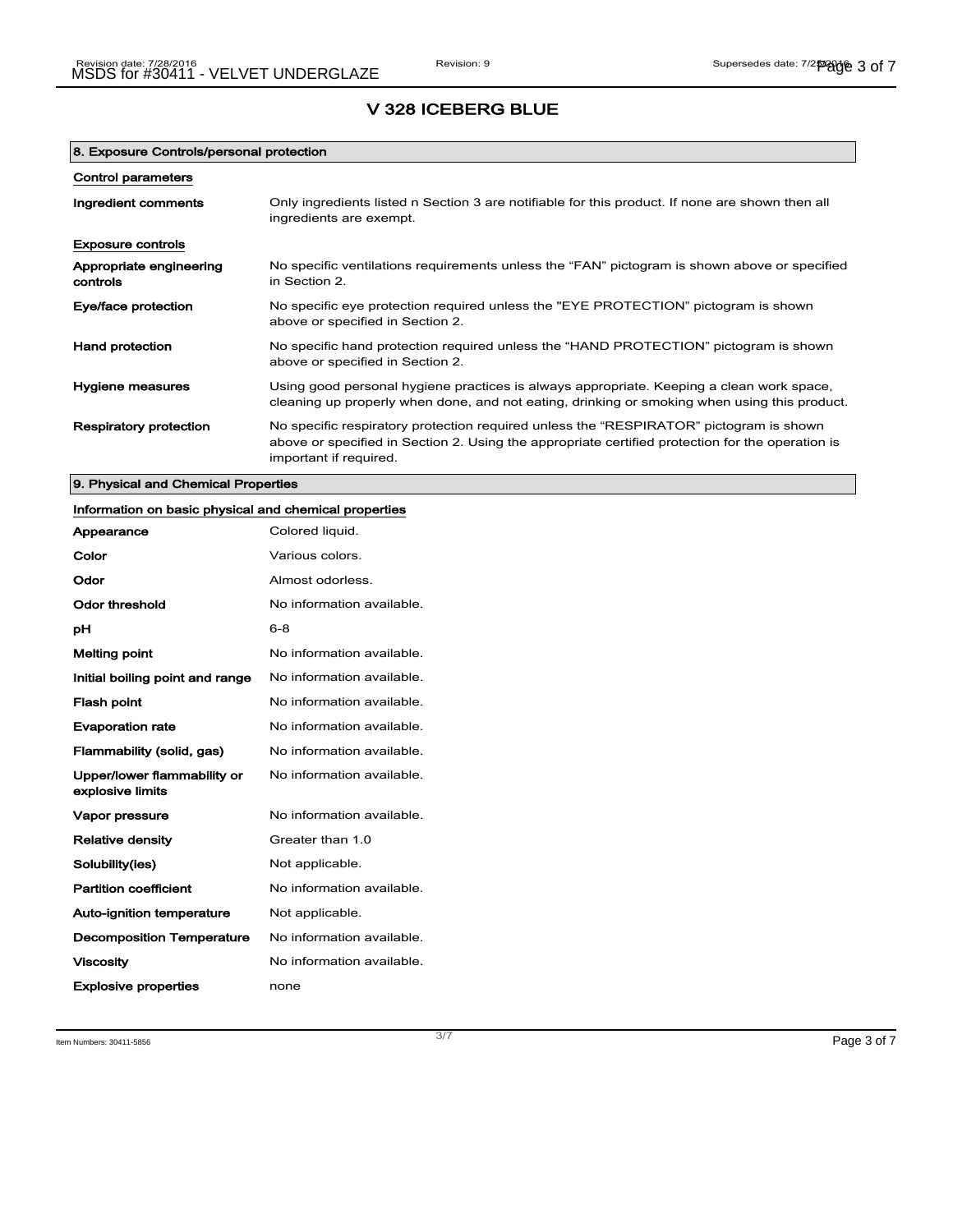| Oxidizing properties                             | none                                                                                                                                                                                                                                           |
|--------------------------------------------------|------------------------------------------------------------------------------------------------------------------------------------------------------------------------------------------------------------------------------------------------|
| Other information                                | Not applicable.                                                                                                                                                                                                                                |
| 10. Stability and reactivity                     |                                                                                                                                                                                                                                                |
| Reactivity                                       | There are no known reactivity hazards associated with this product.                                                                                                                                                                            |
| Stability                                        | No particular stability concerns.                                                                                                                                                                                                              |
| Possibility of hazardous<br>reactions            | None known.                                                                                                                                                                                                                                    |
| Conditions to avoid                              | None known.                                                                                                                                                                                                                                    |
| Materials to avoid                               | None known.                                                                                                                                                                                                                                    |
| Hazardous decomposition<br>products              | None known.                                                                                                                                                                                                                                    |
| 11. Toxicological information                    |                                                                                                                                                                                                                                                |
| Information on toxicological effects             |                                                                                                                                                                                                                                                |
| Toxicological effects                            | Please read Section 2 thoroughly to understand the toxicological risks, (if any) and<br>precautions for safe use (if any).                                                                                                                     |
| Skin corrosion/irritation                        |                                                                                                                                                                                                                                                |
| Skin sensitization                               |                                                                                                                                                                                                                                                |
| <b>Skin sensitization</b>                        | Based on available data the classification criteria are not met.                                                                                                                                                                               |
| Eye contact                                      | May cause temporary eye irritation.                                                                                                                                                                                                            |
| 12. Ecological Information                       |                                                                                                                                                                                                                                                |
| Ecotoxicity                                      | Please read Section 2 completely. If any environmental warnings such as; H411 or H412 are<br>listed in Section 2, please use appropriate procedures when disposing of product and<br>container. Do not put materials into waterways or sewers. |
| Toxicity                                         |                                                                                                                                                                                                                                                |
| <b>Toxicity</b>                                  | Please read Section 2 completely. If any environmental warnings such as; H411 or H412 are<br>listed in Section 2, please use appropriate procedures when disposing of product and<br>container. Do not put materials into waterways or sewers. |
| Persistence and degradability                    |                                                                                                                                                                                                                                                |
| Persistence and degradability No data available. |                                                                                                                                                                                                                                                |
| <b>Biodegradation</b>                            | Not inherently biodegradable.                                                                                                                                                                                                                  |
| <b>Bioaccumulative potential</b>                 |                                                                                                                                                                                                                                                |
| <b>Partition coefficient</b>                     | No information available.                                                                                                                                                                                                                      |
| Mobility in soil                                 |                                                                                                                                                                                                                                                |
| <b>Mobility</b>                                  | Semi-mobile.                                                                                                                                                                                                                                   |
| Results of PBT and vPvB assessment               |                                                                                                                                                                                                                                                |

Item Numbers: 30411-5856 Page 4 of  $\overline{7}$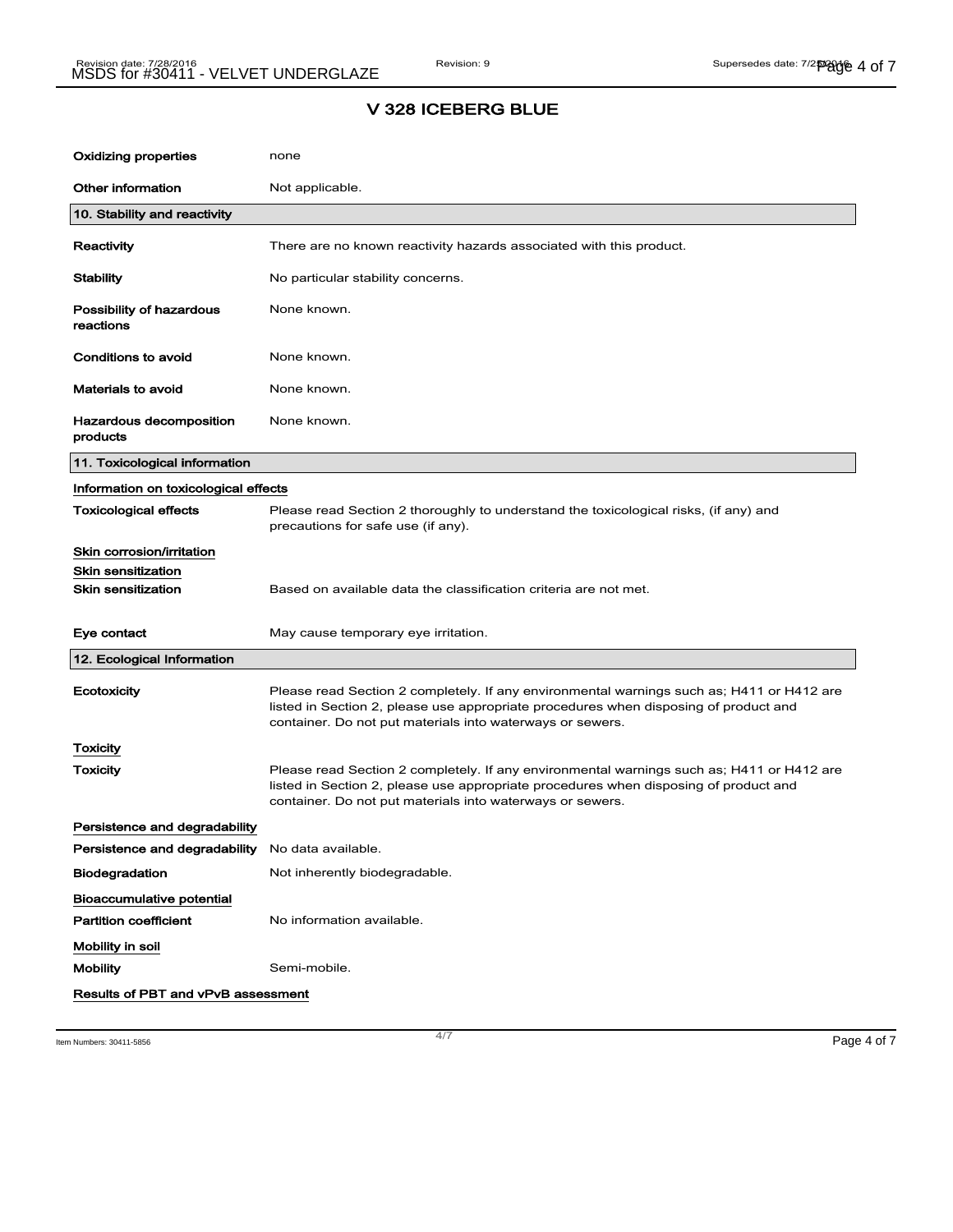| <b>Results of PBT and vPvB</b><br>assessment                                                                                                                                                                                                      | This product does not contain any substances classified as PBT or vPvB.                                                                                                                      |
|---------------------------------------------------------------------------------------------------------------------------------------------------------------------------------------------------------------------------------------------------|----------------------------------------------------------------------------------------------------------------------------------------------------------------------------------------------|
| Other adverse effects                                                                                                                                                                                                                             |                                                                                                                                                                                              |
| Other adverse effects                                                                                                                                                                                                                             | None known.                                                                                                                                                                                  |
| 13. Disposal considerations                                                                                                                                                                                                                       |                                                                                                                                                                                              |
| Waste treatment methods                                                                                                                                                                                                                           |                                                                                                                                                                                              |
| <b>General information</b>                                                                                                                                                                                                                        | Dispose of waste product or used containers in accordance with local regulations When<br>handling waste, the safety precautions applying to handling of the product should be<br>considered. |
| 14. Transport information                                                                                                                                                                                                                         |                                                                                                                                                                                              |
| General                                                                                                                                                                                                                                           | The product is not covered by international regulations on the transport of dangerous goods<br>(IMDG, IATA, DoT).                                                                            |
| <b>UN Number</b>                                                                                                                                                                                                                                  |                                                                                                                                                                                              |
| Not applicable.                                                                                                                                                                                                                                   |                                                                                                                                                                                              |
| UN proper shipping name                                                                                                                                                                                                                           |                                                                                                                                                                                              |
| Not applicable.                                                                                                                                                                                                                                   |                                                                                                                                                                                              |
| Transport hazard class(es)                                                                                                                                                                                                                        |                                                                                                                                                                                              |
| No transport warning sign required.                                                                                                                                                                                                               |                                                                                                                                                                                              |
| Packing group                                                                                                                                                                                                                                     |                                                                                                                                                                                              |
| Not applicable.                                                                                                                                                                                                                                   |                                                                                                                                                                                              |
| <b>Environmental hazards</b>                                                                                                                                                                                                                      |                                                                                                                                                                                              |
| <b>Environmentally Hazardous Substance</b><br>Please refer to Section 2 for any environmental hazards associated with this product. If H411/H412 warnings are shown then<br>please verify packaging and labeling requirements for larger volumes. |                                                                                                                                                                                              |
| Special precautions for user                                                                                                                                                                                                                      |                                                                                                                                                                                              |
| Not applicable.                                                                                                                                                                                                                                   |                                                                                                                                                                                              |
| <b>Transport in bulk according to</b> Not applicable.<br>Annex II of MARPOL 73/78<br>and the IBC Code                                                                                                                                             |                                                                                                                                                                                              |
| 15. Regulatory information                                                                                                                                                                                                                        |                                                                                                                                                                                              |

### International Regulations

#### US State Regulations

California Proposition 65 Carcinogens and Reproductive Toxins

None of the ingredients are listed or exempt.

### Massachusetts "Right To Know" List

2-aminoethanol  $1%$ silica 5-10%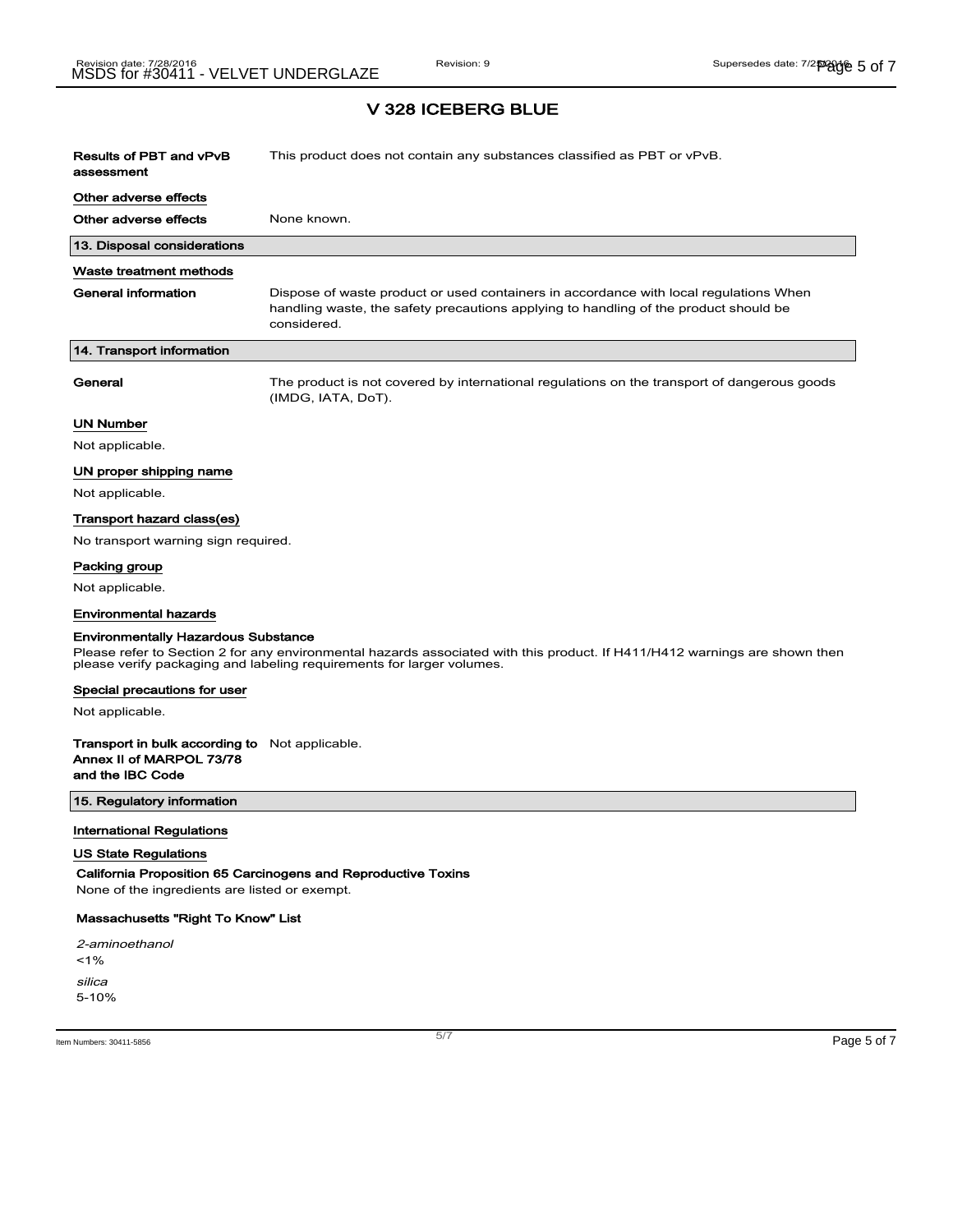asp 400 5-10%

### Rhode Island "Right To Know" List

2-aminoethanol  $1%$ silica 5-10% asp 400 5-10%

#### Minnesota "Right To Know" List

2-aminoethanol  $1%$ silica 5-10% asp 400 5-10%

#### New Jersey "Right To Know" List

| 2-aminoethanol<br>$1\%$ |
|-------------------------|
| silica<br>$5 - 10%$     |
| asp 400<br>$5 - 10%$    |

#### Pennsylvania "Right To Know" List

| 2-aminoethanol<br>$1\%$ |
|-------------------------|
| silica<br>$5 - 10%$     |
| asp 400<br>$5 - 10%$    |

#### Inventories

Canada - DSL/NDSL All the ingredients are listed or exempt.

US - TSCA

All the ingredients are listed or exempt.

#### US - TSCA 12(b) Export Notification

All the ingredients are listed or exempt.

16. Other information